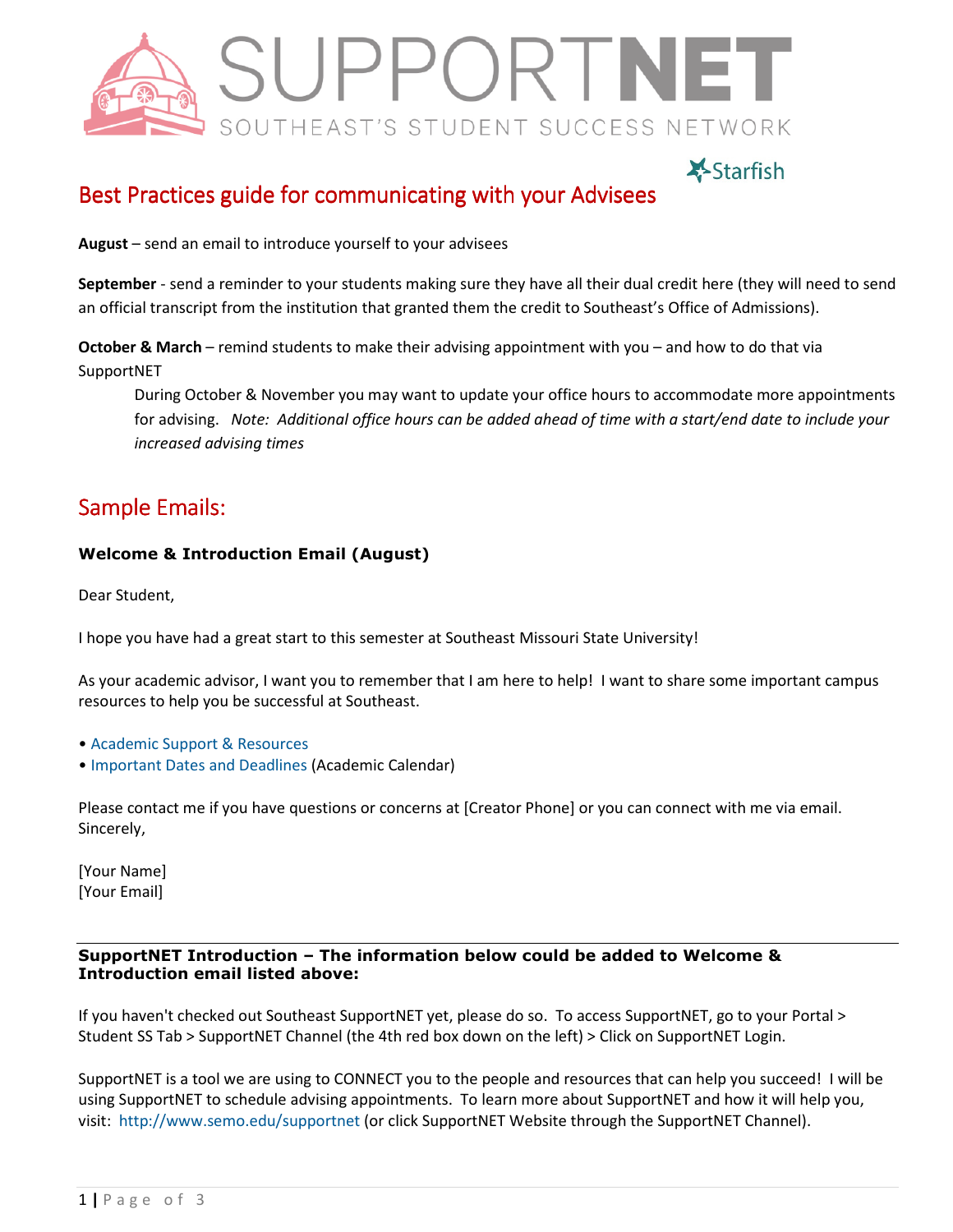

#### **Dual Credit reminder email (early September)**

Dear Student,

Previous credit earned during high school may apply toward your degree at Southeast Missouri State University. It is important for you to send any dual credit and/or early college credit to Southeast so that you may be advised accurately for future semesters. We would like for you to take a few moments to review your unofficial transcript in the Southeast portal to see if your dual credit or early college credit has been sent to Southeast Missouri State. Please follow the instructions below to view your unofficial transcript:

- Log into the portal at http://portal.semo.edu
- Select Student SS tab
- Find the area titled, "Academic Profile"
- Select "Transcript"
- Choose "All Levels" then Submit
- Review the transcript to make sure all credit has been received

If you believe there is credit missing, please contact the college or university granting the early and/or dual credit to request an official transcript. Send transcripts to:

Southeast Missouri State University 1 University Plaza Office of Admissions Cape Girardeau MO 63701

#### *Please Note: Your high school guidance counselor cannot send this transcript for you.*

Advanced Placement credit and other credit by exam is posted to your record by Southeast's Office of Testing Services after the scores are received. To verify your credit by exam has been received, you may contact Testing Services at 573- 651-2836. If you have not yet requested your scores to be sent to Southeast, please go online to find the process for the credit by exam you received. If you have difficulty requesting exam scores being sent, please contact Testing Services at the number above for help.

If you have general questions after reading this email, please contact me via email.

Sincerely,

[Your Name] [Your Email]